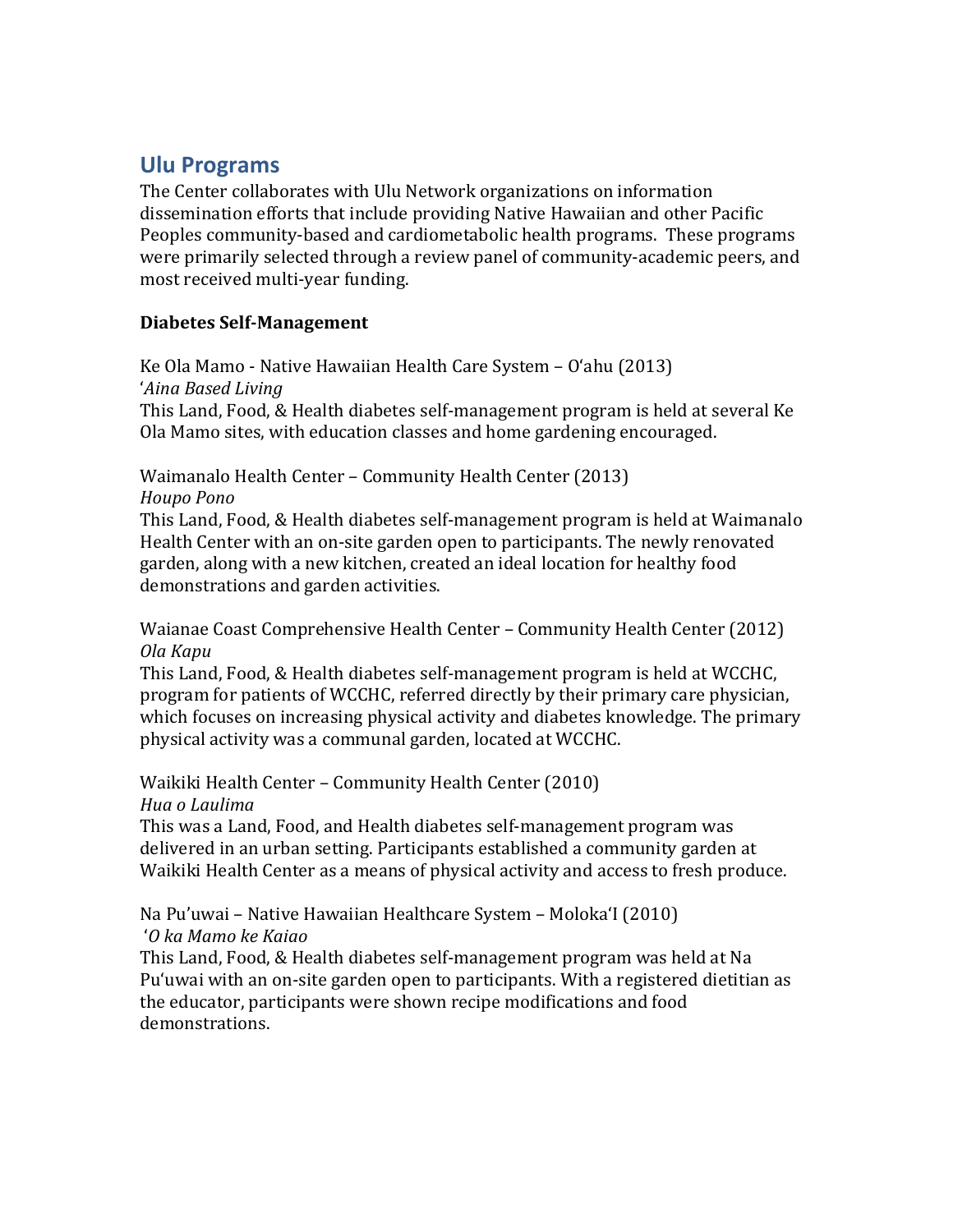Waimanalo Health Center – Community Health Center (2010) *E Ola Nei*

This Land, Food, and Health initiative taken and adapted by Waimanalo Health Center. This diabetes self-management program offers diabetes education classes as well as an on-site garden open to participants. The primary physical activity is a communal garden.

## Pacific Islander Health Partnership (2009)

*Native Hawaiian Pacific Peoples Cardiometabolic Health Project (D101)* NHPP Cardiometabolic Health Project was a program by Pacific Islander Health Partnership in California to provided capacity-building seminars for community health workers and peer educators across the Continental U.S.. Eight Diabetes 101 classes were conducted in California, Washington State, and Washington, D.C.

Kokua Kalihi Valley Comprehensive Family Services – Community Health Center (2007)

*Healthy Eating and Lifestyle Program (HELP) for Pacific* Peoples HELP was a Land, Food, and Health initiative developed at Kokua Kalihi Valley. Culturally relevant diabetes self-management education program was delivered to participants and a community garden provided physical activity and fresh produce to participants and the community.

Ke Ola Mamo - Native Hawaiian Health Care System – O'ahu (2007) *Ho'oikaika*

Screening, as well as physical activity and lifestyle training were provided at several of Ke Ola Mamo sites.

Waianae Coast Comprehensive Health Center – Community Health Center (2005) *Makahiki Project*

This project was based on the traditional values of the Makahiki as it relates to diet, exercise, personal well-being, and cultural values. The project was a diabetes education program focusing on increasing physical activity and diabetes awareness. The primary physical activity was a community garden, located at WCCHC.

Hui Malama Ola Na 'Oiwi – Native Hawaiian Healthcare System – Hawai'i (2005) *Mai ka Mala'ai (MALA)*

MALA was a Land, Food, and Health initiative developed at Hui Malama Ola Na 'Oiwi on Hawai'i island. Utilizing a variety of different speakers from nutritionists to podiatrists, MALA provided diabetes self-management education that is culturally relevant. Participants also received a garden plot for backyard which they use to grow produce for themselves and their 'ohana.

Organization: Kokua Kahili Valley Comprehensive Family Services (2004) *Diabetes Screening and Education Program*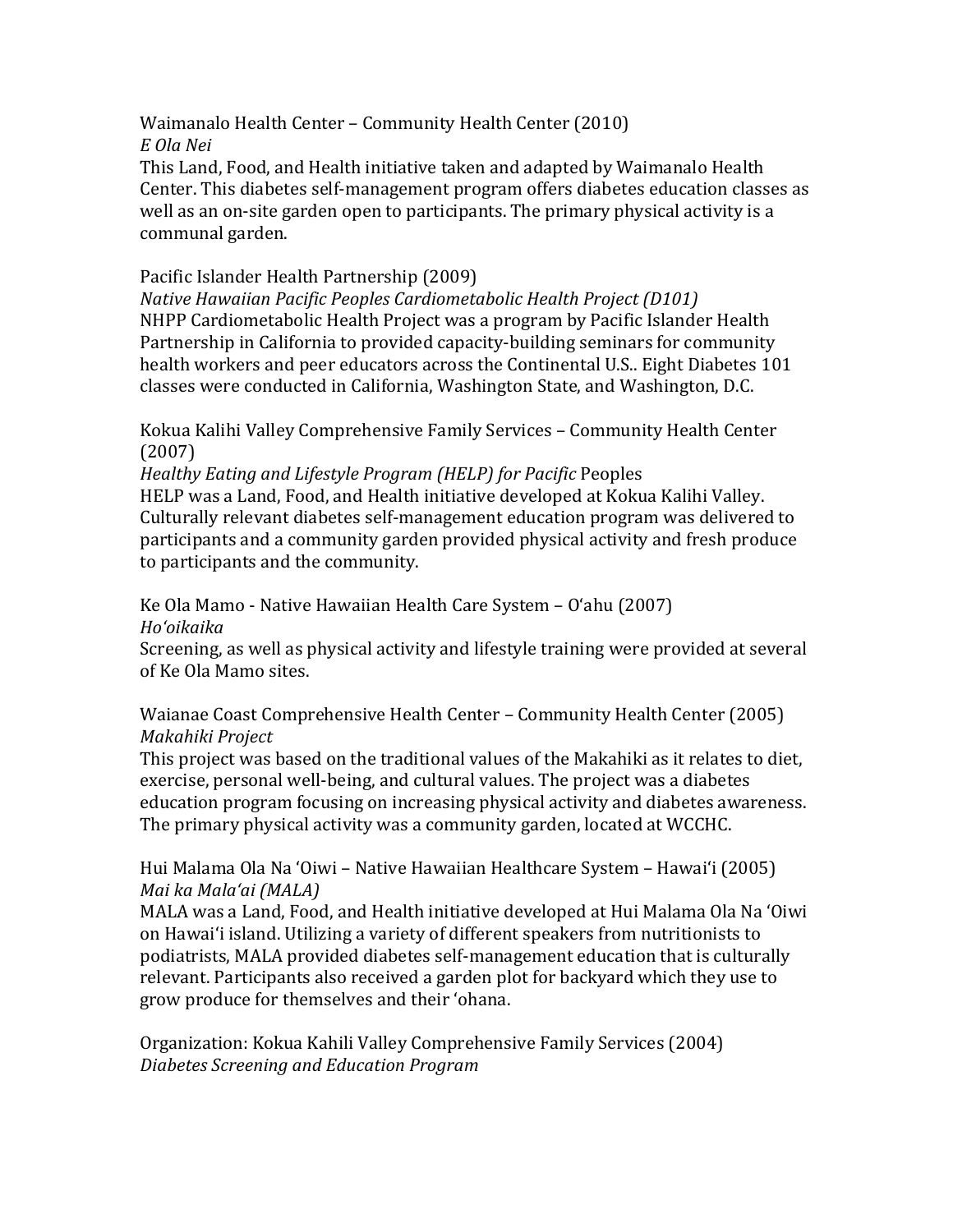Diabetes screening was conducted at community locations including churches and grocery stores. Diabetes self-management classes that included culturally preferred recipes, local grocery store shopping tours, were offered for all that qualify.

## **Cardiovascular Health**

## Halau Mohala 'Ilima (2014)

## *Ola Hou I ka Hula*

Ola Hou was a hula-based program for people at risk for heart disease. The 12-week class included twice a week hula classes and 3 hours of culturally tailored heart health education for high blood pressure. The classes were designed to encourage self-care through cultural-based activity, which improve body, mind, and spirit.

# Waimanalo Health Center – Community Health Center (2014)

#### *Ola Hou I ka Hula*

Ola Hou was a hula-based program for people at risk for heart disease. The 12-week class included twice a week hula classes and 3 hours of culturally tailored heart health education for high blood pressure. The classes were designed to encourage self-care through cultural-based activity which improve body, mind, and spirit.

## Hui No ke Ola Pono – Native Hawaiian Healthcare System – Maui (2013) *Malama Pu'uwai Nui*

This is a culturally-tailored heart failure education program for Native Hawaiians. It aims to give participants information about their condition and ways to prevent and treat the associated risk factors to minimize their chances of having another hospitalization due to their heart condition. A trained community health worker, or a public health nurse gives education one-on-one.

## Pacific Islander Health Partnership (2013)

## *Malama Pu'uwai Nui – Gotta have heart!*

This is a culturally-tailored heart failure education program for Native Hawaiians. It aims to give participants information about their condition and ways to prevent and treat the associated risk factors to minimize their chances of having another hospitalization due to their heart condition. A trained community health worker, or a public health nurse gives education one-on-one.

## Kokua Kahili Valley Comprehensive Family Services (2012)

## *Ola Hou I ka Hula (Ola Hou)*

Ola Hou was a hula-based program for people at risk for heart disease. The evidence-based 12-week class included twice a week hula classes and 3 hours of culturally tailored heart health education, which focused on improving high blood pressure. The classes were designed to encourage self-care through cultural-based activity, which improve body, mind, and spirit.

Kula No Na Po'e Hawai'I (2012) *Ola Hou I ka Hula (Ola Hou)*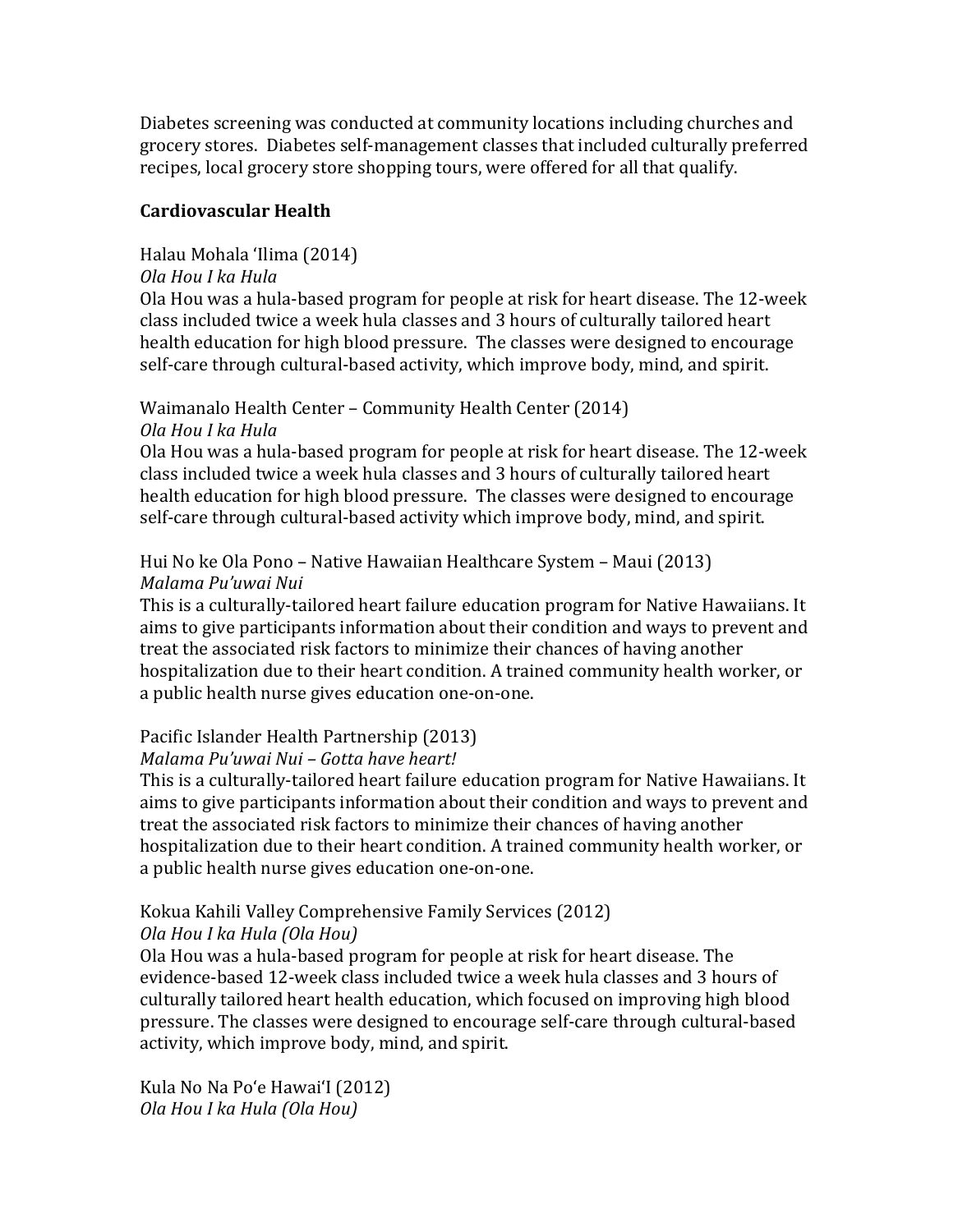Ola Hou was a hula-based program for people at risk for heart disease. The evidence-based 12-week class included twice a week hula classes and 3 hours of culturally tailored heart health education, which focused on improving high blood pressure. The classes were designed to encourage self-care through cultural-based activity, which improve body, mind, and spirit.

## **Lifestyle Improvement & Pre-Diabetes Management**

#### Pacific Islander Health Partnership (2014)

#### *Kaleponi PILI 'Ohana*

Kaleponi PILI 'Ohana is a culturally-adapted 9-month program that addresses, promotes, and maintains weight loss among Native Hawaiian and Pacific Island communities in Southern California. The program is family- and communityoriented and is delivered by community members and peer educators. Program lessons are designed to improve diet, physical activity, and time and stress management while fostering a supportive environment and allowing participants to actively engage in their health.

## Hui Malama O Ke Kai (2014)

#### *Mauli Ola No Waimanalo*

Mauli Ola No Waimanalo is a culturally-adapted 9-month program that addresses, promotes, and maintains weight loss among Native Hawaiian and Pacific Islander families in Waimanalo. The program is family- and community-oriented and is delivered by community members and peer educators. Program lessons are designed to improve diet, physical activity, and time and stress management while fostering a supportive environment and allowing participants to actively engage in their health.

## God's Country Waimanalo (2014)

#### *PILI Lifestyle*

Working with Kula no na Po'e Hawai'I of Papkolea Oahu, PILI lifestyle is a culturallyadapted 9-month program that addresses, promotes, and maintains weight loss among Native Hawaiian and Pacific Islanders in Waimanalo. The program is familyand community-oriented and is delivered by community members and peer educators. Program lessons are designed to improve diet, physical activity, and time and stress management while fostering a supportive environment and allowing participants to actively engage in their health.

#### Waikiki Health Center – Community Health Center (2009) *Malama Ko Kakou Hale*

A support group format was utilized to reduce cardiometabolic risk factors in Native Hawaiians and Pacific Islanders in an urban setting. Activities included behavioral health groups, nutrition counseling and food demonstrations, exercise classes, and traditional cultural therapies to participants to aid in stress reduction.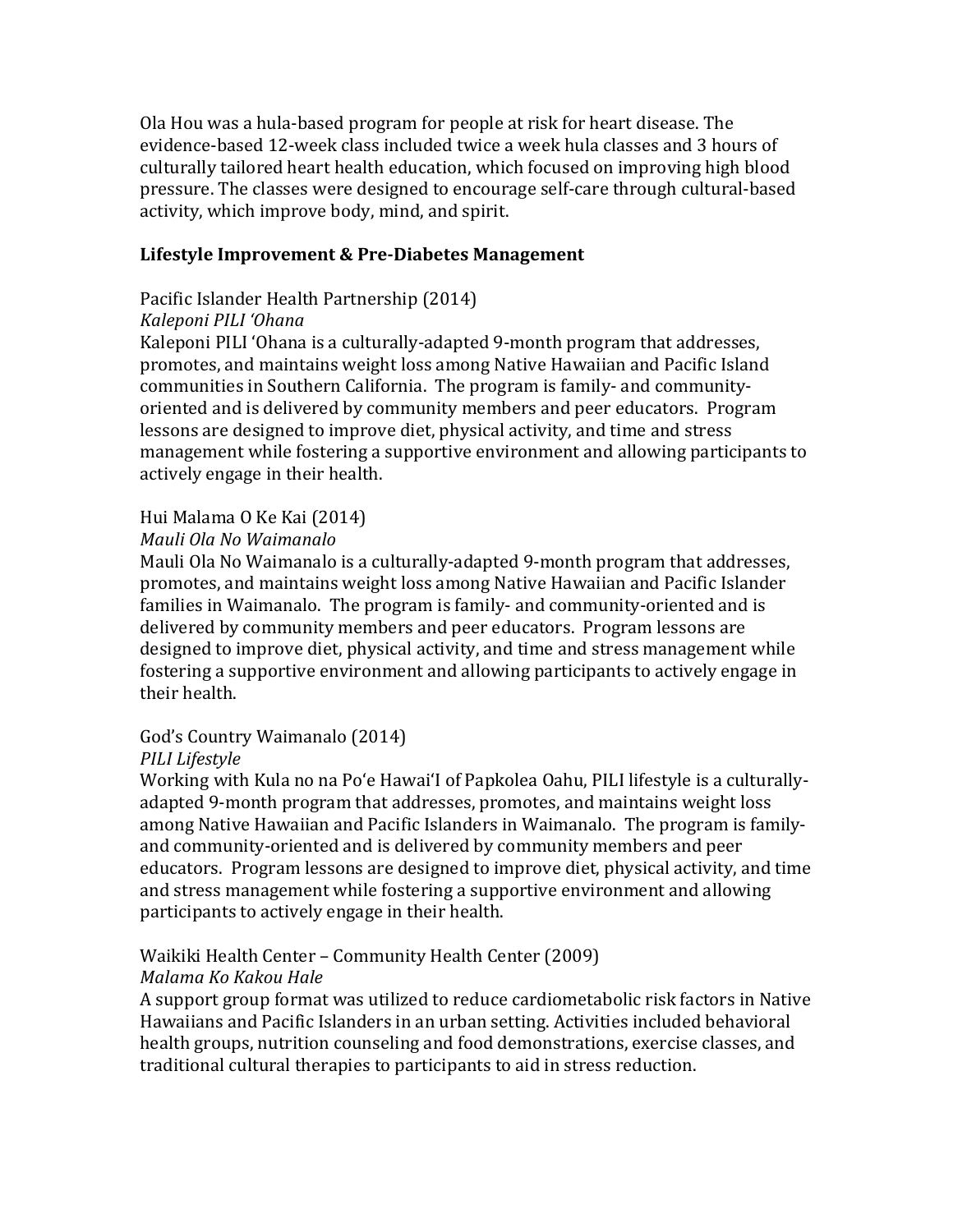Bay Clinic – Community Health Center – Hawai'i (2006) *Body Basics* This program focused on children and educating them about diabetes and its associated risk factors to Native Hawaiians in the Hilo, Ka'u and Keaukaha communities. It also combined portable gardening and nutritional cooking classes for the youth.

Kalihi-Palama Health Center – Community Health Center (2005) *Kalayan Sa Diabetes* Diabetes community screening and self-management program for Filipino

populations in Waipahu, Oahu.

#### Moloka'i General Hospital (2005)

*Lokahi Diabetes Care Management Program*

Diabetes self-management education program that builds small teams that work toward behavioral change. Education materials for Ilocano (Filipino) and community populations were developed.

#### Kula No Na Po'e Hawai'i (2005)

#### *F.I.G.H.T. (Friends Invested In Getting Health Together)*

Working with Queen Emma Clinics, this program focused on increased awareness, prevention, and control of diabetes in youth from the Papakolea community. FIGHT club promoted physical fitness, diabetes education, and diabetes screening though screenings, educational presentations and jiu-jitsu classes.

Hui No ke Ola Pono – Native Hawaiian Healthcare System – Maui (2005) *Ola Ke Kino Mau Keiki*

This program in the Kahului, Waihe'e and Hana communities evaluated high-risk youth and enrolled the family in monthly, nutritional and behavioral workshops. It also included diabetes education and risk factors.

Moloka'i General Hospital (2005)

*Ho'oa'a*

Youth in Aka'ula School created culturally appropriate video messages on diabetes awareness, prevention, risk factors and complications.

Bay Clinic – Community Health Center – Hawai'i (2004)

*Keaukaha Ulu Project* 

This program disseminated diabetes self-management information to the people of Keaukaha and Panaewa, Hawai'i, targeting kupuna organizations and Native Hawaiian residential communities.

Ke Ola Mamo – Native Hawaiian Healtcare System – O'ahu (2004) *Halau Ola 'O Mimiko no Ke Ola Mamo* Diabetes screening and self-management program conducted at several Ke Ola Mamo sites in urban and rural O'ahu.